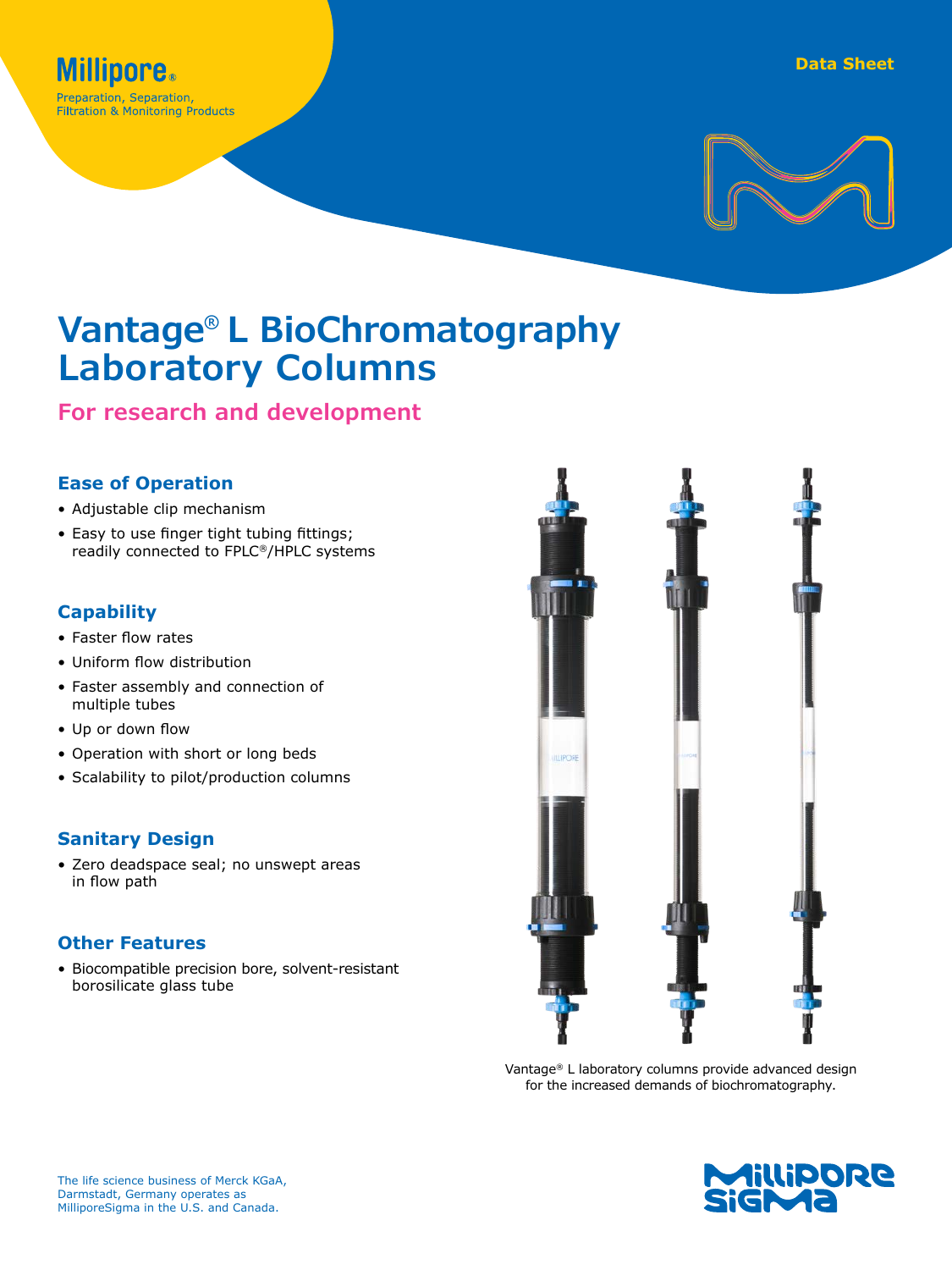

# **Column Components**

| No. | <b>Column Component</b> | <b>Materials of Construction</b>                  | <b>Wetted Part</b> |
|-----|-------------------------|---------------------------------------------------|--------------------|
| 1.  | Column tube             | Borosilicate glass                                | Yes                |
| 2.  | Flow tube               | Glass filled polypropylene                        | Yes                |
| 3.  | Adjuster housing        | Glass filled polypropylene                        | No                 |
| 4.  | Adjuster tube           | Glass filled polypropylene                        | No                 |
| 5.  | Seal adjust knob        | Polyamide                                         | No                 |
| 6.  | Seal/bed support        | Santoprene® Thermoplastic Elastomer/Polypropylene | Yes                |
| 7.  | Flow tube adapter       | Glass filled polypropylene                        | No                 |
| 8.  | Flangeless nut          | Delrin <sup>®</sup> Plastic                       | No                 |
| 9.  | Ferrule                 | Tefzel <sup>®</sup> ETFE                          | Yes                |
| 10. | Flexible tube           | Polypropylene                                     | Yes                |
| 11. | Extension seal*         | Santoprene® Thermoplastic Elastomer               | Yes                |
| 12. | Extension ring*         | Delrin <sup>®</sup> Plastic                       | No                 |

\*Part of extension kit, please see accessories table on the next page

#### **Chemical Resistance**

| <b>Substance</b>  | <b>Concentration</b> | Vantage <sup>®</sup> | <b>Substance</b>                    | <b>Concentration</b> | Vantage® |
|-------------------|----------------------|----------------------|-------------------------------------|----------------------|----------|
| Acetic Acid       | < 25%                |                      | Peracetic acid                      | 300 ppm              |          |
| Acetone           | 100%                 |                      | Phosphate buffer                    | 2 M                  |          |
| Acetonitrile      | 100%                 |                      | Potassium hydroxide                 | 2 M                  |          |
| Ethanol           | < 20%                |                      | Sodium chloride                     | 4 M                  |          |
| Ethanol           | >20%                 |                      | Sodium hydroxide                    | 2 M                  |          |
| Hydrochloric acid | 1 M                  |                      | Sodium hypochlorite                 | $200$ ppm            |          |
| Isopropanol       | < 20%                |                      | Sulfuric acid                       | 1 M                  |          |
| Isopropanol       | 100%                 |                      | Tributyl phosphate                  | 5%                   |          |
| Methanol          | < 10%                |                      | Triton <sup>®</sup> x100 Surfactant | 100%                 |          |
| Methanol          | 100%                 |                      | Urea                                | 6 M                  |          |
| Dichloromethane   | 100%                 | X                    |                                     |                      |          |

| <b>Substance</b>                    | <b>Concentration</b> | <b>Vantage<sup>®</sup></b> |
|-------------------------------------|----------------------|----------------------------|
| Peracetic acid                      | 300 ppm              |                            |
| Phosphate buffer                    | 2 M                  |                            |
| Potassium hydroxide                 | 2 M                  |                            |
| Sodium chloride                     | 4 M                  |                            |
| Sodium hydroxide                    | 2 M                  |                            |
| Sodium hypochlorite                 | $200$ ppm            |                            |
| Sulfuric acid                       | 1 M                  |                            |
| Tributyl phosphate                  | 5%                   |                            |
| Triton <sup>®</sup> x100 Surfactant | 100%                 |                            |
| Urea                                | 6 M                  |                            |

= Resistant

 $\times$  = Non resistant<br>○ = Limited resistance (dependent on contact temperature and time)